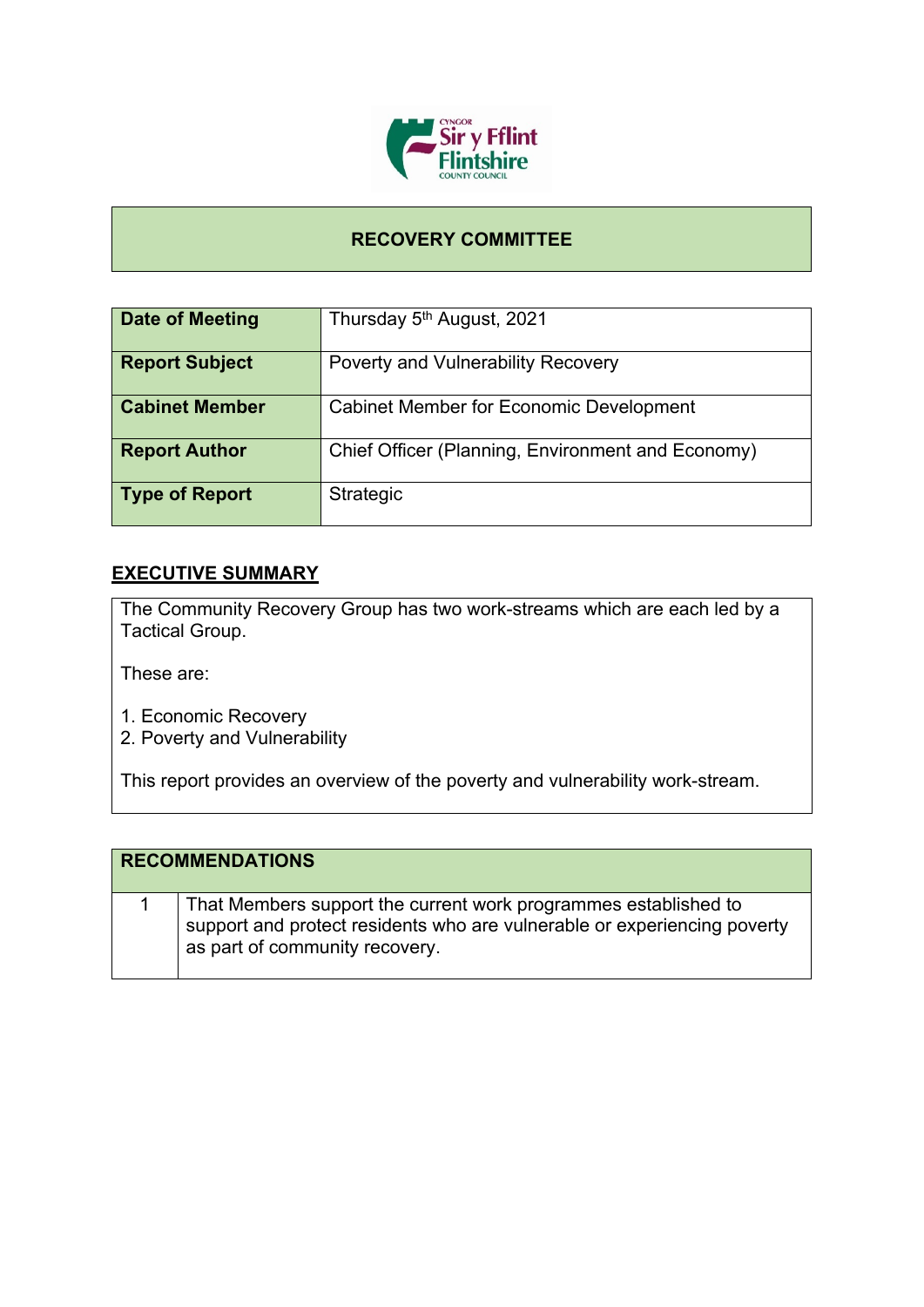## **REPORT DETAILS**

| 1.00 | <b>EXPLAINING POVERTY AND VULNERABILITY RECOVERY</b>                                                                                                                                                                                                                                                                                                                                                                                                                                                                                                                                                                                                                                                                                                                                                                                                                                                                                                                                     |
|------|------------------------------------------------------------------------------------------------------------------------------------------------------------------------------------------------------------------------------------------------------------------------------------------------------------------------------------------------------------------------------------------------------------------------------------------------------------------------------------------------------------------------------------------------------------------------------------------------------------------------------------------------------------------------------------------------------------------------------------------------------------------------------------------------------------------------------------------------------------------------------------------------------------------------------------------------------------------------------------------|
| 1.01 | As part of the pandemic response work a tactical group was developed to<br>consider the impacts of poverty and vulnerability on the residents of<br>Flintshire.                                                                                                                                                                                                                                                                                                                                                                                                                                                                                                                                                                                                                                                                                                                                                                                                                          |
| 1.02 | The work of the tactical group was based on:<br>Identifying areas at risk of increased pressure<br>$\bullet$<br>Identifying types of poverty likely to be impacted, i.e. food; fuel;<br>$\bullet$<br>income and map the likely changes required to respond<br>Identity data sets available to best coordinate the response<br>$\bullet$<br>Identify resources required and where these may be available from<br>$\bullet$<br>within the organisation and through partnership working or<br>collaboration<br>Develop a comprehensive delivery plan to meet the identified need                                                                                                                                                                                                                                                                                                                                                                                                            |
| 1.03 | Some of the successful outcomes:<br>Provided financial support for residents via discretionary housing<br>$\bullet$<br>payment; speedy claims processing; suspension of debt recovery;<br>budgeting and financial advice<br>Successful use and links into active volunteering for a range of<br>$\bullet$<br>support services including; grounds maintenance; food deliveries;<br>shopping; prescription collection; delivering PPE<br>Extensive data matching programme in relation to shielding to ensure<br>$\bullet$<br>links made with existing services<br>Well-being of sheltered residents protected with significant<br>$\bullet$<br>programme of outbound welfare checks completed each week<br>Collaborative and true cross sector partnerships developed<br>strengthened to deliver joined up and effective response to residents<br>Comprehensive and large scale food delivery programme developed<br>and delivered to support shielded; vulnerable and isolated residents |
| 1.04 | This programme of work made a significant difference and provided support<br>to many residents:<br>Over 6,000 records received from Public Health in relation to<br>$\bullet$<br>individuals who were shielded<br>Over 700 residents received support in relation to financial difficulties<br>$\bullet$<br>(i.e. DHP; debt recovery suspension; budgeting/claiming advice<br>46,800 meals delivered to shielded or vulnerable households<br>$\bullet$<br>9,000 food parcels delivered by volunteer and deployed drivers from<br>$\bullet$<br>a range of organisations - (FCC housing and enforcement; Clwyd<br>Alyn Housing; Travis Perkins; 4x4 volunteers)<br>Over 400 residents contacted to see support whilst shielding for a<br>$\bullet$<br>range of reasons including prescription and shopping collections;<br>food support; general welfare support<br>1346 sheltered tenants received weekly phone calls to check on<br>$\bullet$<br>welfare and for a friendly chat         |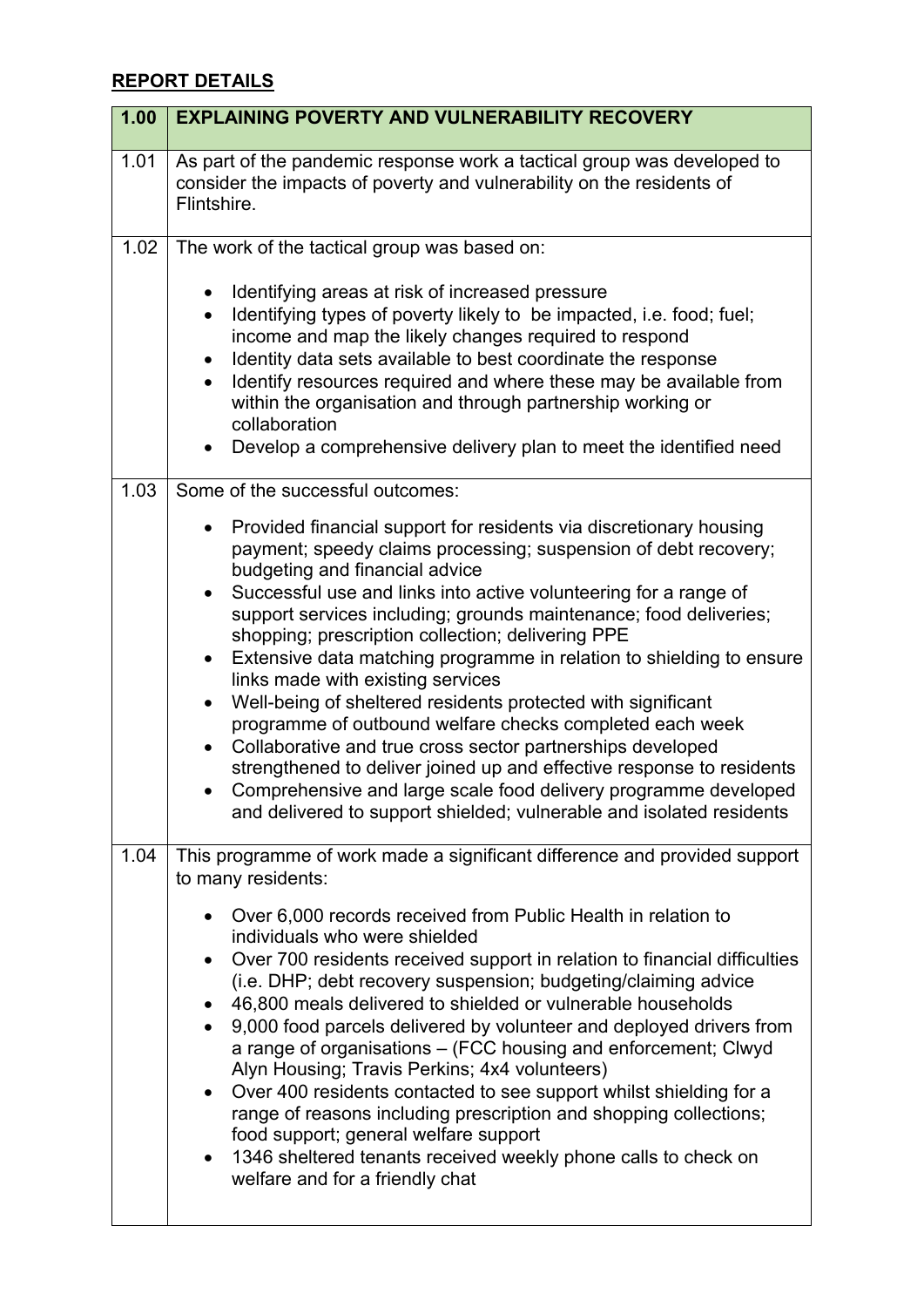| 1.05 | This response activity continued to varying degrees throughout the<br>response phase and then, in October 2020, this work was moved into<br>recovery.                                                                                                                         |  |
|------|-------------------------------------------------------------------------------------------------------------------------------------------------------------------------------------------------------------------------------------------------------------------------------|--|
| 1.06 | In order to transition smoothly from response to recovery, a set of principles<br>was adopted to ensure continued partnership engagement with voluntary<br>sector to monitor demands and create new opportunities.                                                            |  |
| 1.07 | Within Flintshire, a governance structure has been established to lead the<br>approach to supporting those who are vulnerable or experiencing poverty in<br>relation to recovery. The structure of this is set out below:-                                                    |  |
|      | <b>Community Recovery Group</b>                                                                                                                                                                                                                                               |  |
|      | Poverty and Vulnerability Group<br><b>Economic Recovery Group</b>                                                                                                                                                                                                             |  |
|      | Food Poverty &<br>Income and Fuel<br><b>Food Distribution</b><br>Poverty                                                                                                                                                                                                      |  |
|      | Shielding for<br>Loneliness and<br>Medically<br>Isolation<br>Vulnerable people                                                                                                                                                                                                |  |
|      | <b>Child Poverty</b>                                                                                                                                                                                                                                                          |  |
| 1.08 | The Poverty and Vulnerability Tactical group was formed to create a<br>strategic response to tackling poverty and isolation in Flintshire during the<br>recovery phase.                                                                                                       |  |
| 1.09 | The group takes a lead on addressing the impacts of poverty and<br>vulnerability and identifying appropriate initiatives, support programmes and<br>interventions for the short and medium term.                                                                              |  |
|      | To provide an understanding of the challenges poverty and vulnerability are<br>having/will continue to impact in our communities.                                                                                                                                             |  |
| 1.10 | This has led to opportunities for current activities or service provision could<br>be re-defined and adapted to meet the needs or where additional<br>interventions may be required to cover any emerging gaps by generating<br>solutions to meet short and medium term need. |  |
|      | <b>COVID Support Hub</b>                                                                                                                                                                                                                                                      |  |
| 1.11 | The Health Board has been working with each local authority to support the<br>delivery of Covid Support Hubs.                                                                                                                                                                 |  |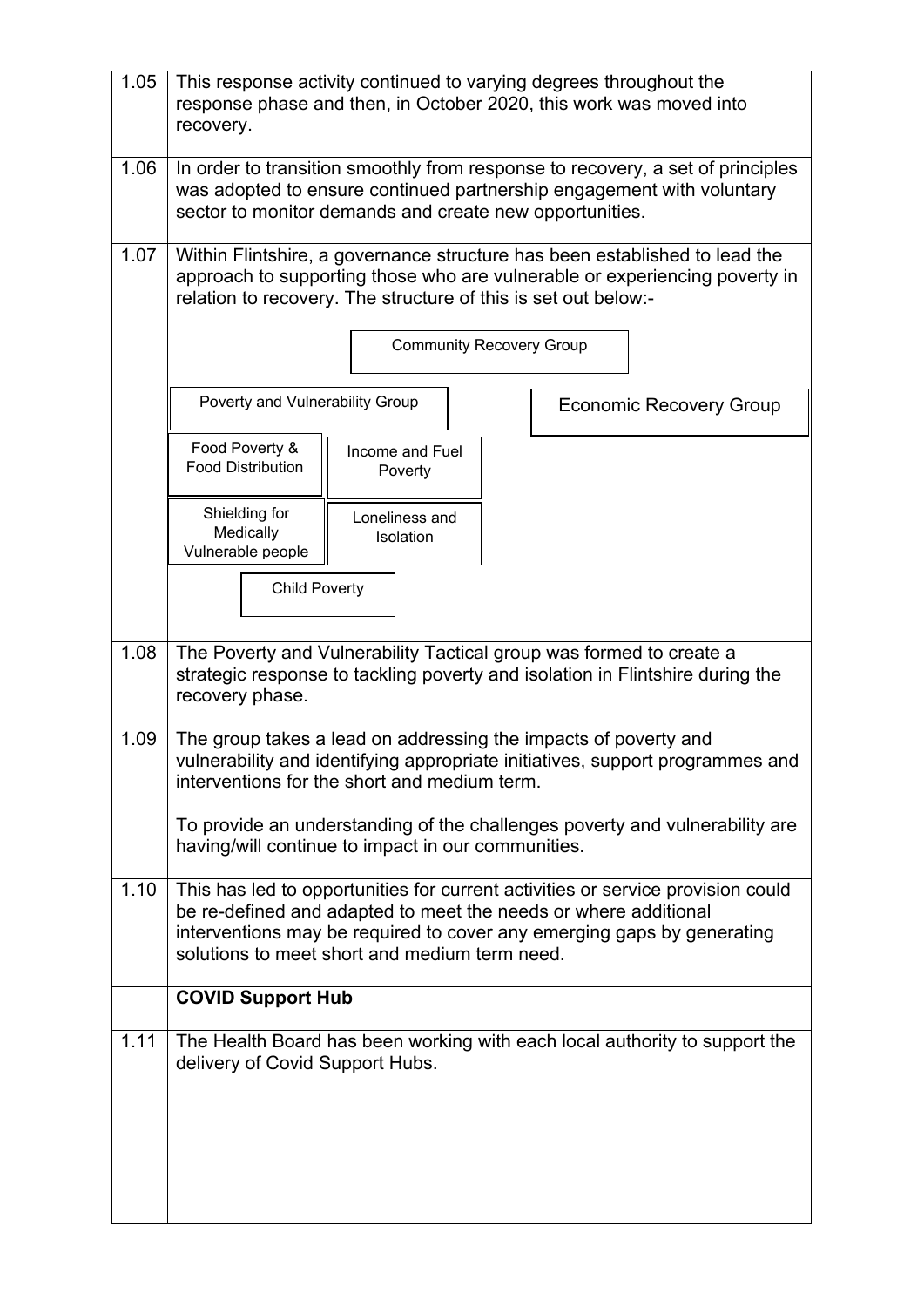| 1.12 |    | The basic concept of the support hub includes six core themes:                                                                                                                                                                                                                         |
|------|----|----------------------------------------------------------------------------------------------------------------------------------------------------------------------------------------------------------------------------------------------------------------------------------------|
|      |    | <b>PROTECT</b>                                                                                                                                                                                                                                                                         |
|      | 1. | Lateral Flow Testing:<br>- LFD availability linked to the extended family of school-age children.<br>- To working individuals who require assurance as part of a "stay safe"<br>initiative.<br>- To key workers who use public transport or have concerns about their<br>Covid status. |
|      | 2. | Extended food offer<br>- Emergency need: To provide an initial food offer to maintain self-isolation<br>- Poverty need: to provide access to food to address food poverty as result<br>of impact of COVID.                                                                             |
|      | 3. | Fuel poverty<br>- To work with and refer to the Energy Warden Scheme for advice and<br>assistance around energy and fuel poverty.<br>- To work with Warm Wales to support their local programme.<br>- Emergency top up                                                                 |
|      | 4. | <b>Financial Inclusion</b><br>To work with and refer to Citizen's Advice<br>Additional capacity to support with benefits uptake, benefits<br>check, debt management (Income Maximisation Plan)                                                                                         |
|      | 5. | Mental health support:<br>- Focus on mental health awareness<br>- Commissioned counselling service                                                                                                                                                                                     |
|      | 6  | Digital connectivity:<br>- Provision of Chromebooks or tablet.<br>- Connection to the internet / PAYG data package<br>- One to One digital assistance (doorstep)                                                                                                                       |
| 1.13 |    | The support hub in Flintshire opened in Shotton in mid-July and is currently<br>delivering five of these services.                                                                                                                                                                     |
|      |    | The area that is still in development is digital connectivity this service will be<br>available from the Autumn.                                                                                                                                                                       |
| 1.14 |    | This is a multi-agency hub which includes the following services:                                                                                                                                                                                                                      |
|      |    | Citizens Advice Flintshire - advice services<br>Warm Wales – fuel poverty and energy efficiency advice<br>MIND - Mental Health support<br>Flintshire Welfare Reform Team - Money and budgeting advice<br>Well-Fed - Food Service<br><b>Lateral Flow Tests</b>                          |
|      |    | The hub is located at Rivertown Church in Shotton and is open Monday,<br>Wednesday and Friday between 9.00 and 12.30.                                                                                                                                                                  |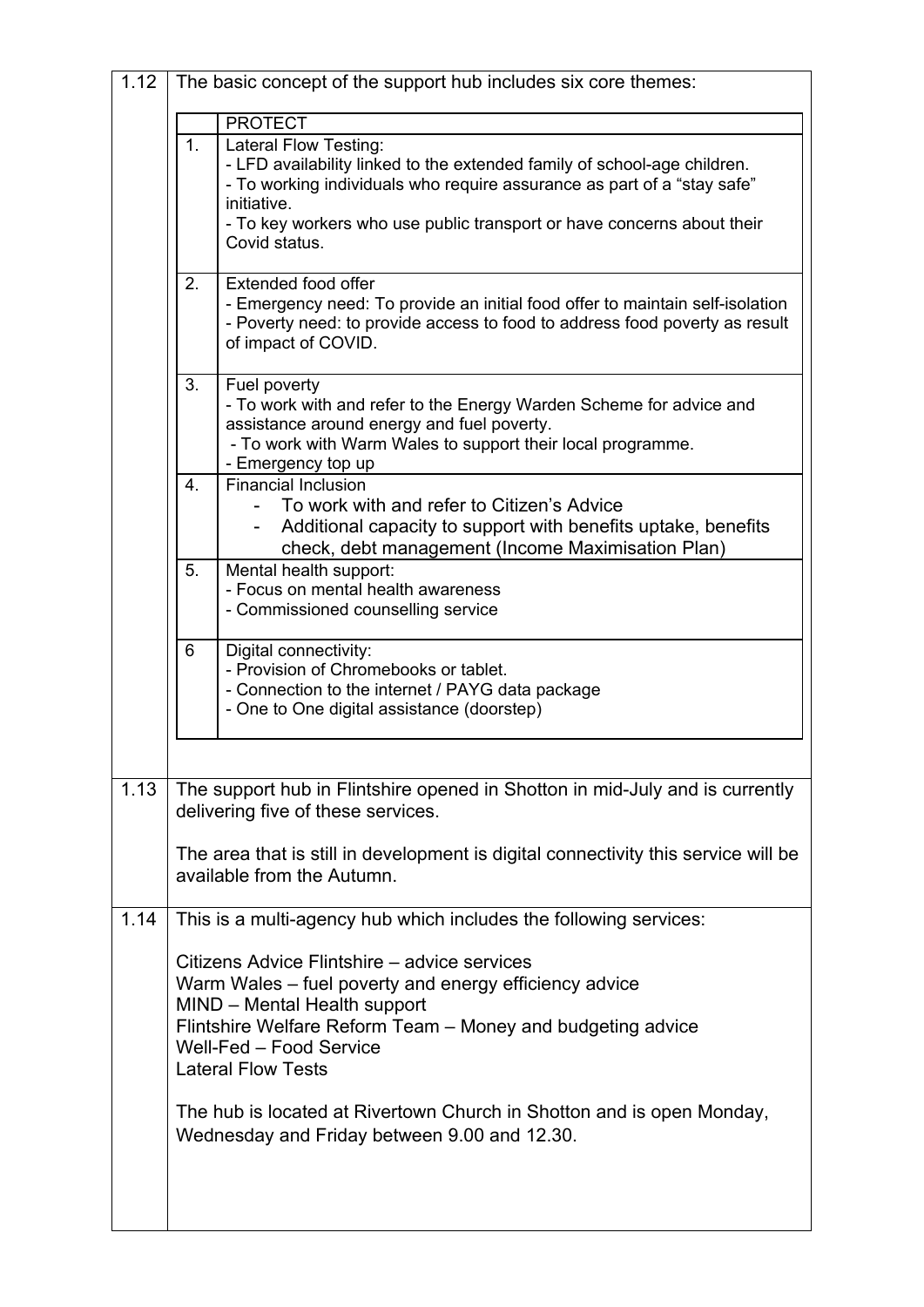|      | <b>Isolation Payments</b>                                                                                                                                                                                                                                                                                                                                                                                                                                                                                                                           |
|------|-----------------------------------------------------------------------------------------------------------------------------------------------------------------------------------------------------------------------------------------------------------------------------------------------------------------------------------------------------------------------------------------------------------------------------------------------------------------------------------------------------------------------------------------------------|
| 1.15 | If you have been contacted by NHS Wales Test, Trace, protect service<br>(TTP) and been told to self-isolate, you may be entitled to Financial<br>Support.                                                                                                                                                                                                                                                                                                                                                                                           |
|      | You may also be entitled to a payment if you are instructed to self-isolate for<br>a period starting on or after 1 February 2021 by the NHS Wales COVID-19<br>app.                                                                                                                                                                                                                                                                                                                                                                                  |
| 1.16 | The Self Isolation Support Scheme introduced in Wales in November 2020<br>provided a £500 payment for those who cannot work from home and must<br>self-isolate, and for parents and carers on low incomes with children who<br>are self-isolating.                                                                                                                                                                                                                                                                                                  |
|      | In order to receive the payment, residents are required to meet all four of<br>the following criteria:-                                                                                                                                                                                                                                                                                                                                                                                                                                             |
|      | 1. Residents are currently receiving Universal Credit, Working Tax<br>Credit, Income-based Employment and Support allowance, Income-<br>Based Jobseeker's Allowance, Income Support, Housing Benefit<br>and/or Pension Credit;<br>2. Are employed or self-employed;                                                                                                                                                                                                                                                                                 |
|      | 3. Are unable to work from home and will lose income as a result;<br>4. Have been told to self-isolate by NHS Test and Trace, either for 10 or<br>14 days.                                                                                                                                                                                                                                                                                                                                                                                          |
| 1.17 | The Welfare Team administer the payments which provides opportunities to<br>identify any wider support that may be required and join up with services at<br>the earliest opportunity.                                                                                                                                                                                                                                                                                                                                                               |
|      | <b>Tenancy Hardship Grant</b>                                                                                                                                                                                                                                                                                                                                                                                                                                                                                                                       |
| 1.18 | This is a new scheme from Welsh Government designed to support:<br>people who live in privately rented accommodation;<br>have experienced financial difficulty as a result of the pandemic;<br>$\bullet$<br>and<br>have accrued rent arrears as a result of not being able to pay all or<br>part of their rent.                                                                                                                                                                                                                                     |
| 1.19 | The eligibility criteria in more detail:                                                                                                                                                                                                                                                                                                                                                                                                                                                                                                            |
|      | 8 weeks or more of rent arrears between 1 March 2020 and 30 June<br>2021<br>have struggled to pay rent or rent arrears due to Covid-19<br>$\bullet$<br>live in and hold a tenancy for a private sector property in Wales<br>not have been getting housing benefit or housing cost payments<br>through Universal Credit when you built up your rent arrears<br>have not been able to fully pay your rent during the period when you<br>went into arrears because of Covid-19.<br>The scheme is now live and we are starting to receive applications. |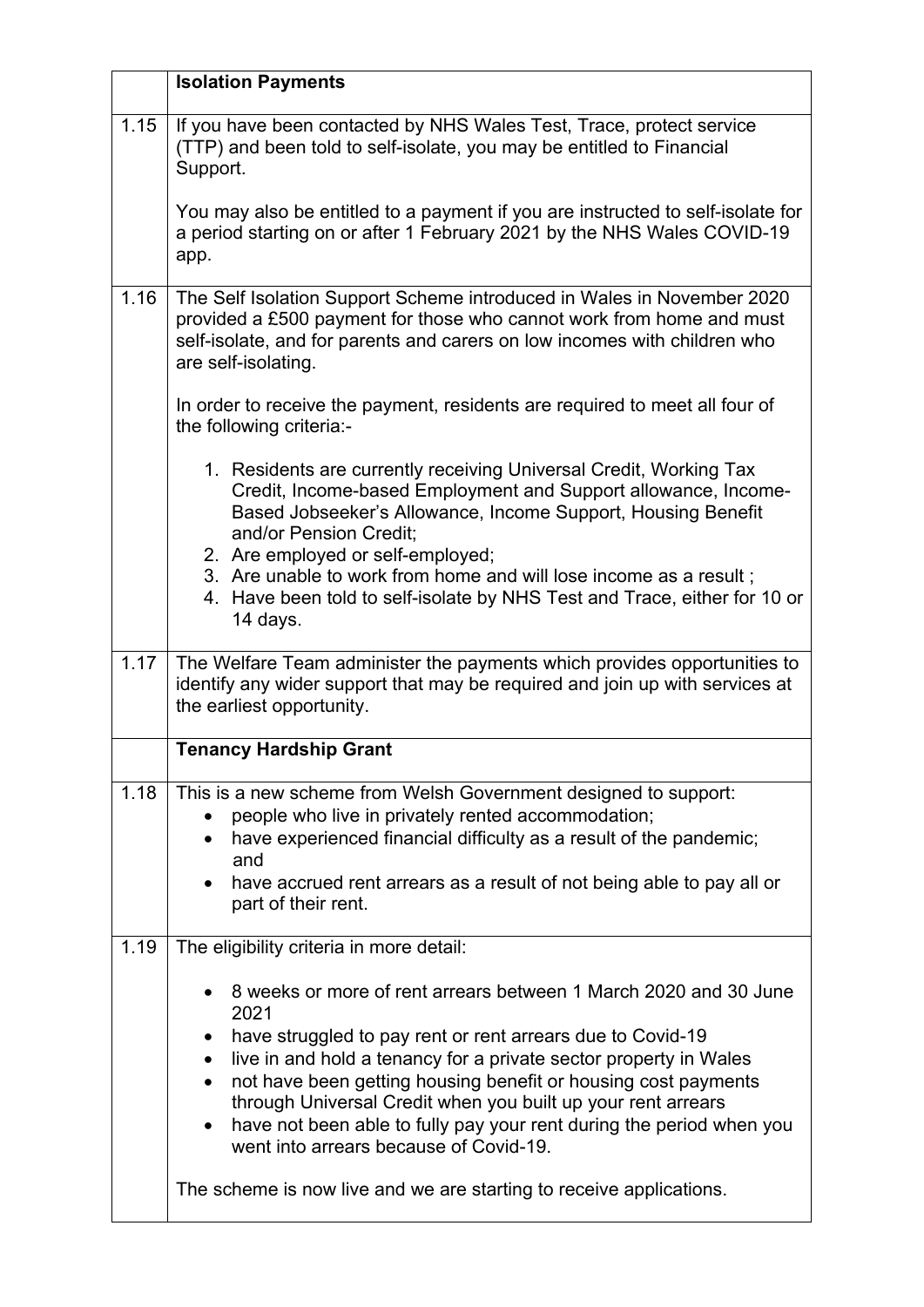| 1.20 | As with isolation payments, this scheme will also be delivered by the<br>Welfare Team to make the wider links to support that may be required.                                                                                                                                                                              |
|------|-----------------------------------------------------------------------------------------------------------------------------------------------------------------------------------------------------------------------------------------------------------------------------------------------------------------------------|
|      | <b>Next Steps</b>                                                                                                                                                                                                                                                                                                           |
| 1.21 | The poverty and vulnerability work stream is still evolving and the<br>importance of this programme of work to address poverty and vulnerability<br>has been recognised in the Council plan for 2021/22.                                                                                                                    |
| 1.22 | The overall objective of the poverty priority is described as:                                                                                                                                                                                                                                                              |
|      | "Protecting people from poverty by supporting them to meet their basic<br>needs"                                                                                                                                                                                                                                            |
|      | Within the poverty priority there are 5 key themes:                                                                                                                                                                                                                                                                         |
|      | <b>Income Poverty</b><br>$\bullet$                                                                                                                                                                                                                                                                                          |
|      | <b>Child Poverty</b><br>$\bullet$                                                                                                                                                                                                                                                                                           |
|      | <b>Food Poverty</b><br>$\bullet$                                                                                                                                                                                                                                                                                            |
|      | <b>Fuel Poverty</b><br>$\bullet$                                                                                                                                                                                                                                                                                            |
|      | <b>Digital Poverty</b><br>$\bullet$                                                                                                                                                                                                                                                                                         |
| 1.23 | Progress on delivering the priorities in the Council Plan and the associated<br>work streams will be reported to Cabinet and Overview and Scrutiny<br>Committee on a regular basis, and discussion with members in these<br>committees will allow the programmes to adapt to any emerging changes<br>that may be necessary. |

| $\vert$ 2.00 | <b>RESOURCE IMPLICATIONS</b>            |
|--------------|-----------------------------------------|
| $\vert$ 2.01 | None arising directly from this report. |

| 3.00 |                                | <b>IMPACT ASSESSMENT AND RISK MANAGEMENT</b>                                     |
|------|--------------------------------|----------------------------------------------------------------------------------|
| 3.01 |                                | Ways of Working (Sustainable Development) Principles Impact                      |
|      | Long-term                      | Throughout all of the Council plan                                               |
|      | Prevention                     | priorities there are demonstrable actions                                        |
|      | Integration                    | and activities which relate to all of the<br>Sustainable Development Principles. |
|      | Collaboration                  |                                                                                  |
|      | Involvement                    |                                                                                  |
|      | <b>Well-being Goals Impact</b> |                                                                                  |
|      | <b>Prosperous Wales</b>        | Throughout the overall monitoring report                                         |
|      | <b>Resilient Wales</b>         | process there is evidence of alignment                                           |
|      | <b>Healthier Wales</b>         | with the Well-being Goals. Specific                                              |
|      | More equal Wales               | strategic and policy reports include                                             |
|      | <b>Cohesive Wales</b>          | impact and risk assessments.                                                     |